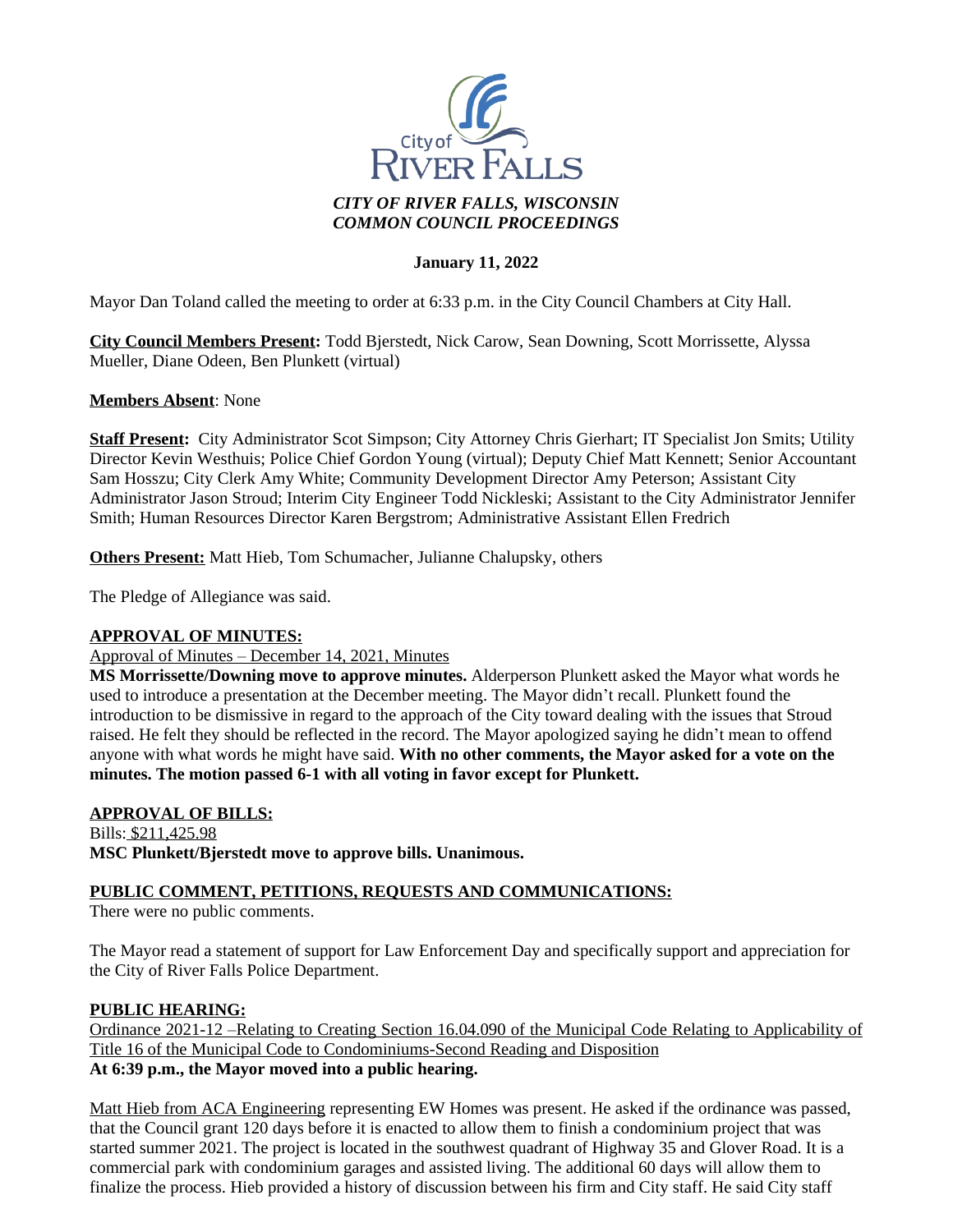City Council Minutes for January 11, 2022 Page 2

told him that they would recommend a 60-day extension to the Council. Hieb said 60 days does not allow them enough time to complete the project and respectfully asked for 120 days.

Hieb provided a brief description of the project and showed site plan slides. He believes the project will be an asset to the community. The project will be heavily bermed, provide screening and landscaping, and stormwater management will provide an additional buffer. The buildings will be attractive. They have been designing the project so in the future it will accommodate the City's sanitary sewer and water. The design meets the City's slope and stormwater design standards. Hieb said they have made a formal application for rezone PUD and condominium approval. They need to work through township and county approvals. He thanked Council for its consideration. Hieb stood for questions.

Alderperson Odeen asked how many garages would there be? Hieb said it would depend on the side but approximately 190 of them. Odeen asked about the population of the assisted living. Hieb said 24 in each building.

The Mayor asked Hieb if their biggest concern was that 60 days isn't enough time to complete the paperwork and work with the county, townships, and City. Hieb said yes, and explained they need to attend public hearings, multiple public hearings, and go through the county board as a final step.

Attorney Tom Schumacher from Bakke Norman was present representing property owners. He provided history saying the property came into existence as a parcel in 1991 and was established as a condominium, but it has since changed to a planned unit development. About that same time, St. Croix County made some changes and did away with its ordinance. Since then, some of his clients have bought parcels there and have constructed homes. When his clients came to him, it was about a title issue. There are no planned unit developments under the St. Croix County zoning ordinance. He talked about proceeding with a preliminary plat for a subdivision working with the Town of Troy and going through that process. The City's view of the subdivision was generally not favorable. He spoke with the City Attorney saying he didn't believe the ordinance addresses condominiums. He wanted to proceed with a condominium plat.

Schumacher said the City has looked at it and proposed the 60-day change in effective date which they are okay with. His concern is straightening out the title issues. A couple of the property owners are older and want to sell. He provided some history. He said 60 days will help resolve the title issue for his clients. He provided more details and thanked the Council.

**With no other public comments, the Mayor closed the public hearing and moved back into open session at 6:53 p.m. for questions.** The Mayor asked Community Development Director Amy Peterson if she had any information she wanted to provide to the Council.

Peterson would be happy to answer questions. She said staff is not looking to block either development. They have found a loophole in the City's ordinance and staff is looking to close it. They are simply asking for additional time. The only issue she could see from the City's perspective is if a condominium application was received within the 60 or 120 days, that the City would have to potentially honor it. She thought that was a slim chance.

**The Mayor asked for a motion. MS Morrissette/Odeen move to approve the ordinance.** Alderperson Bjerstedt has developed land before, and 60 days is not very long. He said if something goes wrong, you're out of luck. **MS Bjerstedt/Downing move to amend the deadline to 120 days from 60 days.**

Alderperson Morrissette asked if someone would come back with a plat, he believed the Council wouldn't have ETZ oversight. Peterson said that was correct. **With no other questions, the Mayor asked for a vote on the amendment. The amendment passed unanimously. The Mayor asked for a vote on the ordinance. The ordinance passed unanimously.**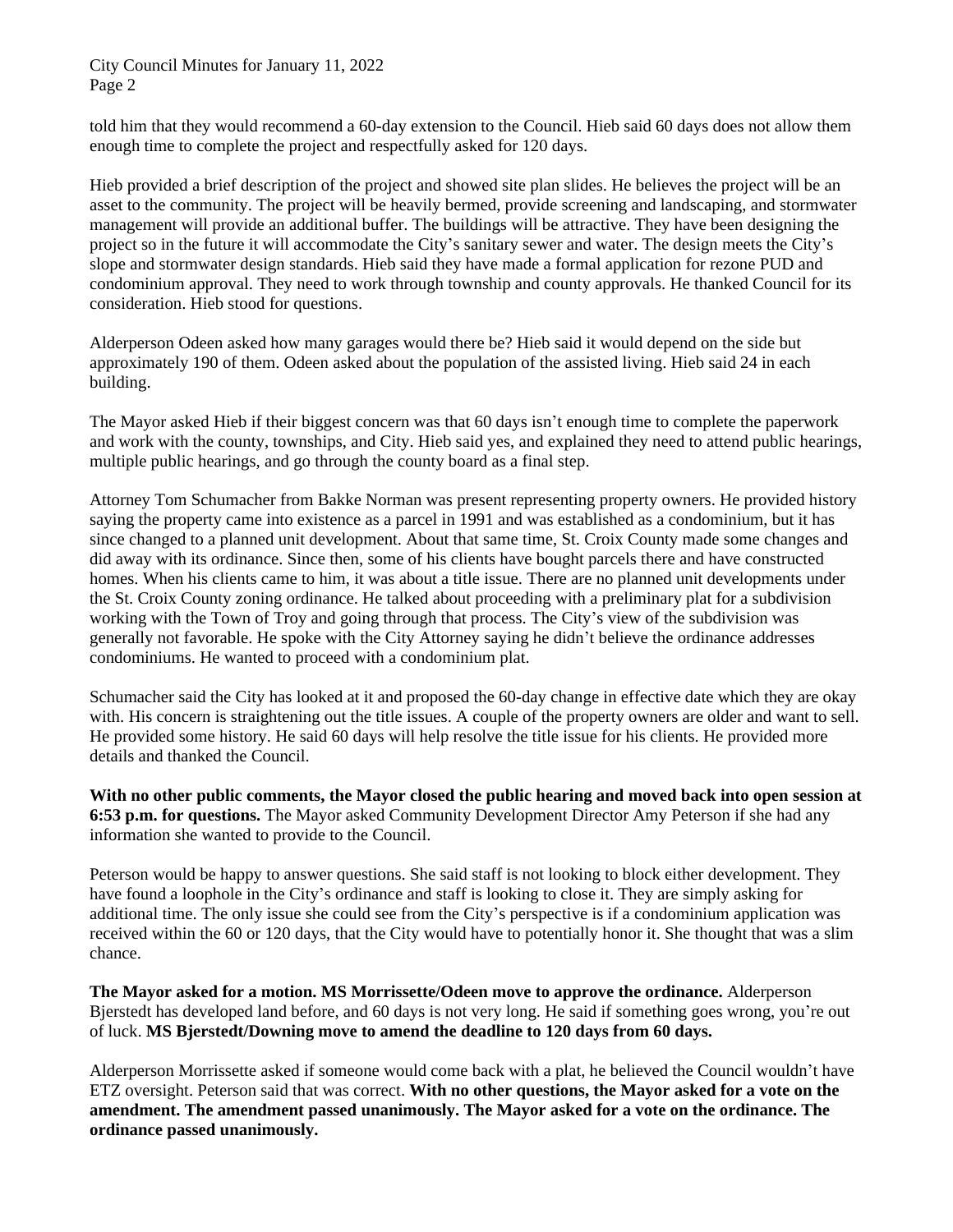City Council Minutes for January 11, 2022 Page 3

## **CONSENT AGENDA:**

Kwik Trip #453 Change of Agent*→→pulled by Morrissette*

Resolution No. 6642 - Approving the Public Participation Plan for the Comprehensive Plan, Bicycle and Pedestrian Plan and the Outdoor Recreation Plan

Resolution Approving Sterling Ponds 4th Addition Final Plat *→→pulled by Morrissette*

Resolution Approving an Addendum to the Developer's Agreement between the City of River Falls and Arcon Development for Sterling Ponds *→→pulled by Morrissette*

#### **MS Odeen/Bjerstedt move to approve remainder of Consent Agenda.**

#### Kwik Trip #453 Change of Agent

Morrissette wanted to ask his normal questions of the agent. He asked agent Julianne Chalupsky if she has taken the responsible server's program, if she understood the role of an agent, and if she understood that if alcohol related violation occurs even if she is not on the premises, it is her responsibility. Chalupsky answered yes to all. **MS Morrissette/Bjerstedt moved to approve change of agent. The Mayor asked for questions and then a vote. The motion passed unanimously.**

Plunkett had a question. He was wondering what the process was for a change of agent. Once the existing agent leaves who is the responsible person? He asked if the establishment is continuing to sell alcohol without an agent.

City Clerk White said once staff are notified that an agent is leaving, a name is provided. That individual immediately takes responsibility until formally appointed by Council. The person is acting as the agent until formal approval. Plunkett appreciated the clarification.

#### Resolution No.  $6643$  - Approving Sterling Ponds  $4<sup>th</sup>$  Addition Final Plat

Morrissette pulled the resolution because he needed to abstain from the vote. **MSC Downing/Odeen move to approve the resolution. All voted in favor except for Morrissette who abstained.**

Resolution No. 6644 - Approving an Addendum to the Developer's Agreement between the City of River Falls and Arcon Development for Sterling Ponds

### **MSC Odeen/Bjerstedt move to approve the resolution. All voted in favor except for Morrissette who abstained.**

#### **REPORTS:**

Administrator's Report

City Administrator Simpson provided an update on Christmas tree pickup, Covid booster clinics, community testing at UWRF, new staff, Martin Luther King Day, and Council Chamber renovation.

Alderperson Mueller asked about Covid hospitalization numbers this week. Simpson said the last official update was last week and didn't have a new number. He talked about the cases being up. The last update said the hospitals were tight but still able to treat. Simpson encouraged people who had a medical emergency to seek treatment.

#### **ANNOUNCEMENTS:**

Mayor's Appointments

#### **HOUSING AUTHORITY**

Appointment of Jacob Proue to fill vacancy (Nick Carow) through December 2026

#### **UTILTY COMMISSION**

Appointment of Adam Gierl to fill vacancy (Matt Berning) through May 2023